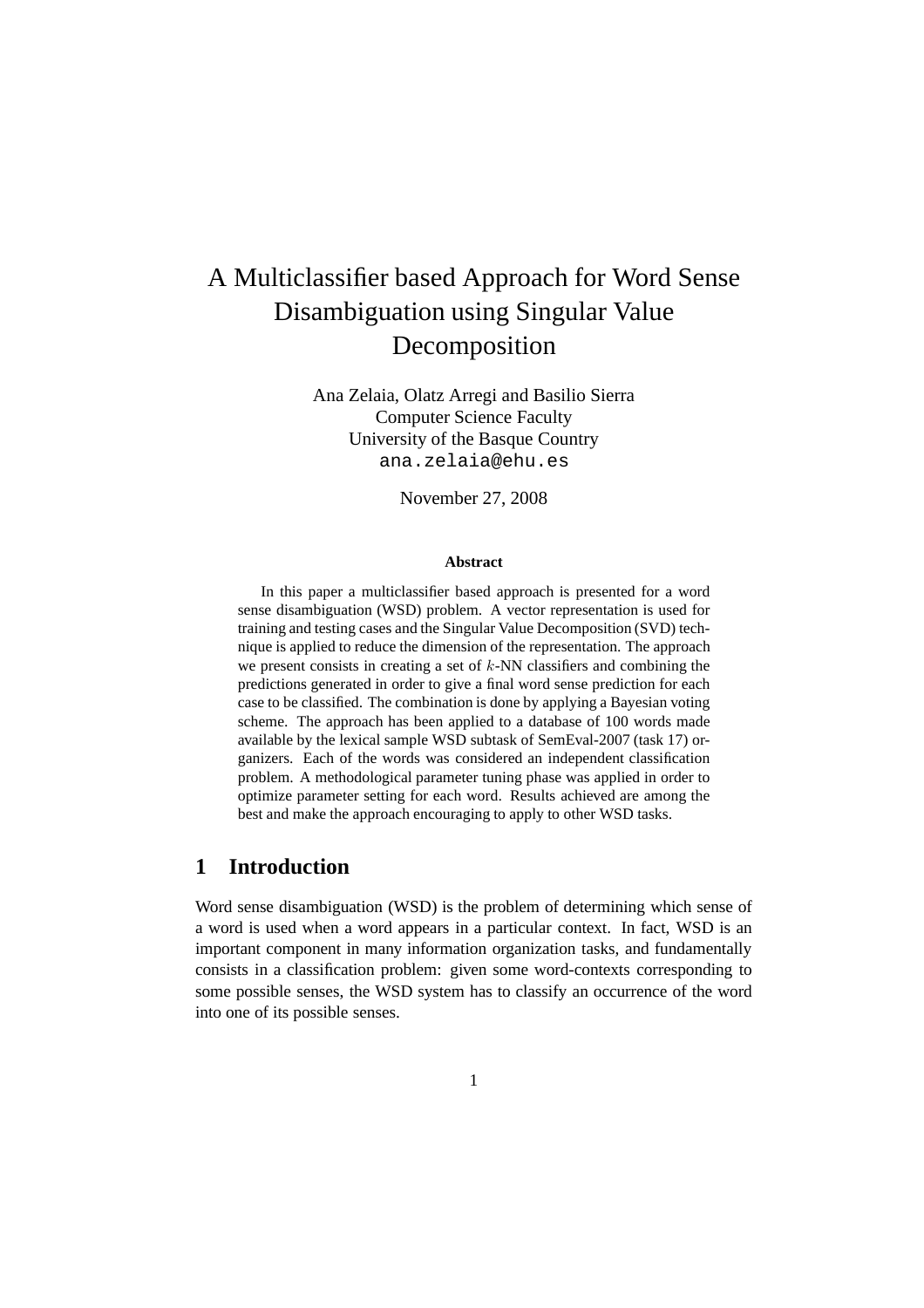In the approach presented in this paper, a vector representation is used for training and testing word cases and the Singular Value Decomposition of matrices is applied in order to reduce the dimension of the representation. In particular, Latent Semantic Indexing (LSI) [2] is used to make the dimension reduction. This technique compresses vectors representing word related contexts into vectors of a lower-dimensional space and has shown to have the ability to extract the relations among features representing words by means of their context of use.

We present a multiclassifier [8] based approach which uses different training databases. These databases are obtained from the original training dataset by random subsampling. The implementation of this approach is made by a model inspired in bagging [3], and the  $k$ -NN classification algorithm [4] is used to make sense predictions for testing words.

For experimentation, a previous tuning phase was performed to training data in order to automatically set some system parameters to their optimal values. Four are the parameters to be optimized, and the combination of all of them gives the possibility to perform the complete disambiguation process by 1440 different ways for each of the 100 words to be disambiguated. The tuning phase has been performed in a sound manner with the aim to improve our previous work [10]. Although the computational payload is high, it is a systematic way to fix the optimal values for parameters.

The aim of this article is to give a brief description of our approach to deal with the WSD task and to show the results achieved. In Section 2, our approach is presented. In Section 3, the experimental setup is introduced. The experimental results are presented and discussed in Section 4, and finally, Section 5 contains some conclusions and future work.

### **2 Proposed Approach**

In this section, our approach is presented and the techniques used are briefly reviewed. First the dataset used in our experiments is described and previous results are presented. Next, the data preparation is explained in more detail. A short introduction to the SVD theory and to the  $k$ -NN classification algorithm is given afterwards. Finally, the multiclassifier construction is shown.

### **2.1 Dataset and previous results**

The dataset we use in the experiments was obtained from the 4th International Workshop on Semantic Evaluations (SemEval-2007) web page<sup>1</sup>, task 17, subtask

<sup>1</sup> http://nlp.cs.swarthmore.edu/semeval/tasks/task17/data.shtml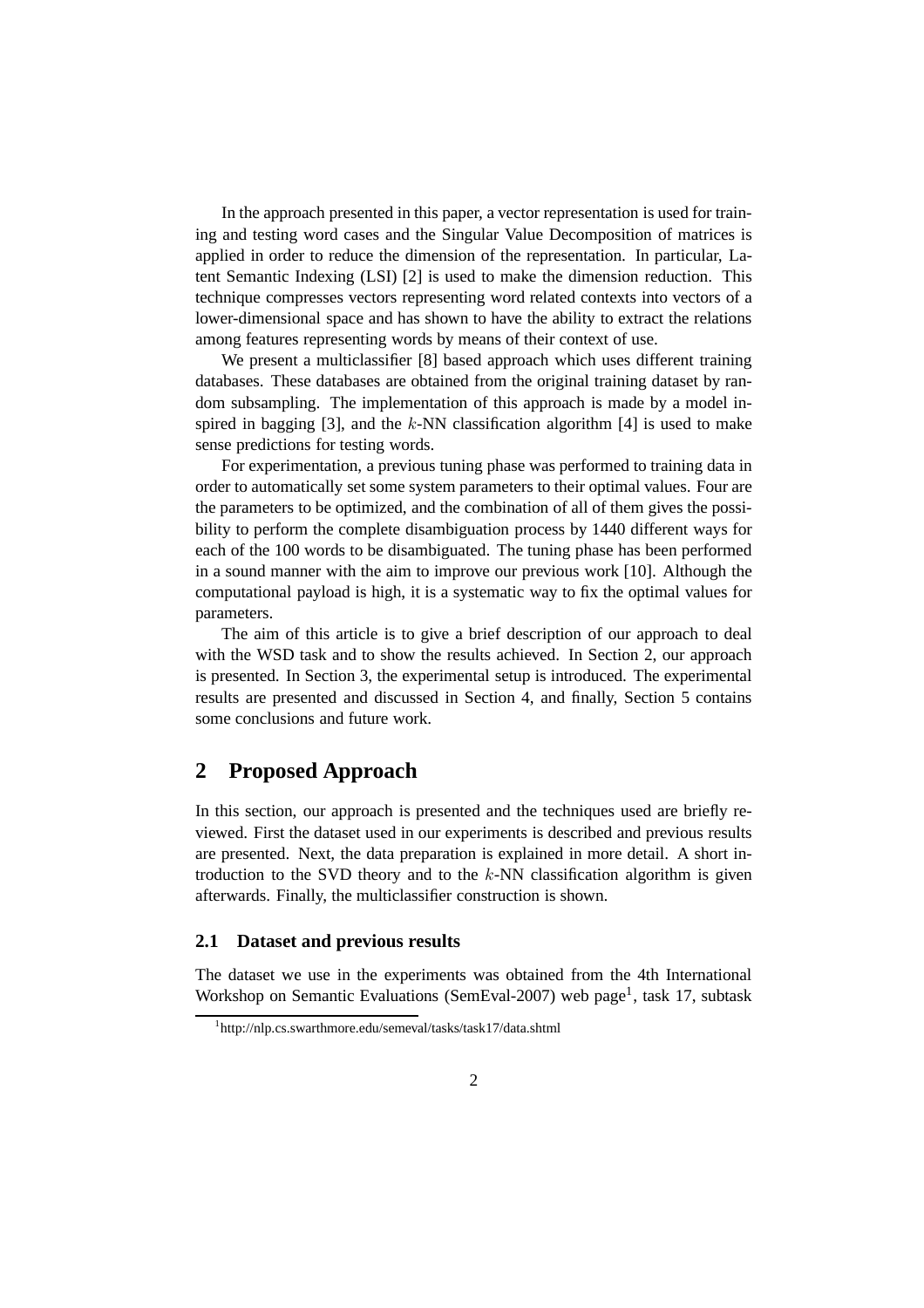1: Coarse-grained English Lexical Sample WSD. This task consists of lexical sample style training and testing data for 100 lemmas (35 nouns and 65 verbs) of different degree of polysemy (ranging from 1 to 13) and number of instances annotated (ranging from 19 instances in training for the word *grant* to 2536 instances at *share*).

The average inter-annotator agreement for these lemmas is over 90%. In [9] task organizers describe the results achieved by the participating systems. They define a baseline for the task based on giving the most frequent sense in training (F-score: 78.0%). The best system performance (89.1%) was closely approaching the inter-annotator agreement but still below it.

#### **2.2 Data Preparation**

Once we downloaded the training and testing datasets, some features were extracted and vector representations were constructed for each training and testing case. The features were extracted by [1] and are local collocations (bigrams and trigrams formed with lemmas, word-forms or PoS tags around the target), syntactic dependencies (using relations like object, subject, noun modifier, preposition and sibling) and Bag-of-words features. This way, the original training and testing databases were converted to feature databases.

### **2.3 The SVD technique using LSI**

The SVD technique consists in factoring term-document matrix M into the product of three matrices,  $M = U\Sigma V^T$  where  $\Sigma$  is a diagonal matrix of singular values, and  $U$  and  $V$  are orthogonal matrices of singular vectors (term and document vectors, respectively). Being k the number of singular values in matrix  $\Sigma$  and selecting the p highest singular values  $p < k$ , a vector representation for the training and testing cases can be calculated in the reduced dimensional vector space  $\mathbb{R}^p$ .

In our experiments we construct one feature-case matrix for each of the 100 words using the corresponding feature training dataset. Each of the columns in this matrix gives a vector representation to each of the training cases. As the number of training cases varies among different words, the number of columns present in the matrices is different; consequently, the number of singular values changes as well. Taking this in consideration, we calculate the SVD of each matrix and obtain the reduced vector representations for training and testing cases for different p values. In order to calculate the SVD of the matrices, we use Latent Semantic Indexing (LSI)<sup>2</sup> [5], which has been successfully used for classification purposes [7],

<sup>2</sup> http://lsi.research.telcordia.com, http://www.cs.utk.edu/∼lsi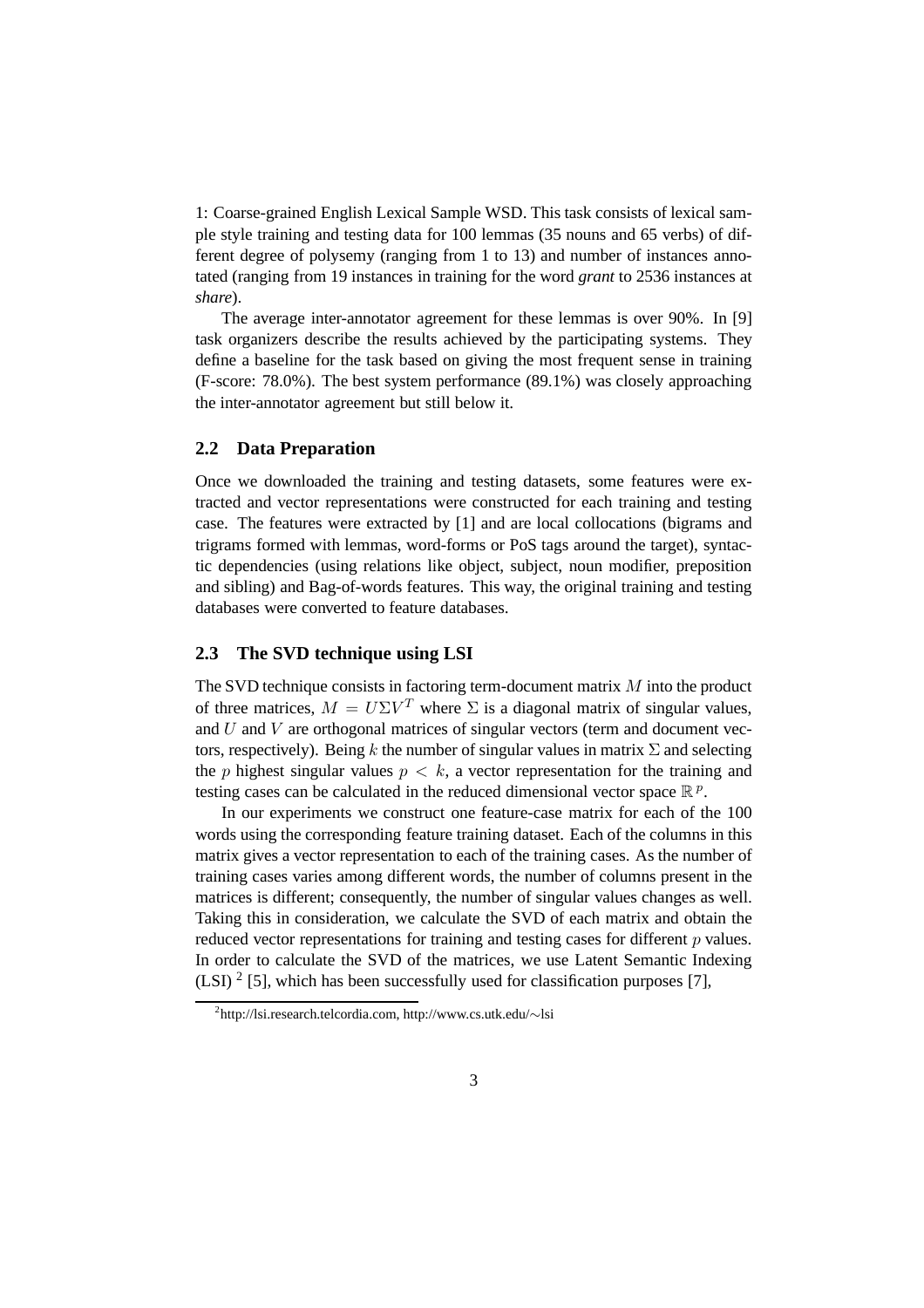#### **2.4 The** k**-NN classification algorithm**

k-NN is a distance based classification approach. According to this approach, given an arbitrary testing case, the  $k$ -NN classifier ranks its nearest neighbors among the training cases [4].

In the approach presented in this article, the training and testing cases for each word are represented by vectors in each reduced dimensional vector space. The nearest to a testing case are considered to be the vectors which have the smallest angle with respect to it, and thus the highest cosine. That is why the cosine is usually calculated to measure the similarity between vectors. The word senses associated with the k top-ranking neighbors are used to make a prediction for the testing case. Parameter  $k$  was optimized for each word during tuning phase.

#### **2.5 The multiclassifier construction**

The combination of multiple classifiers has been intensively studied with the aim of improving the accuracy of individual components [8]. A widely used technique to implement this approach is *bagging* [3], where a set of training databases  $TD_i$ is generated by selecting  $n$  training cases drawn randomly with replacement from the original training database  $TD$  of n cases. When a set of  $n_1 < n$  training cases is chosen from the original training collection, the bagging is said to be applied by random subsampling.

In our work, we construct a multiclassifier by applying random subsampling for each word. As the number  $n$  of training cases is different for each word, we optimize via tuning the parameter  $n_1$  for each multiclassifier constructed. This way, we work with training databases  $TD_i$  of different sizes. Moreover, the number of training databases  $TD_i$  to create for each multiclassifier, is also optimized via tuning.

Once the multiclassifiers are constructed, and given a testing case  $q$  for a word, the corresponding multiclassifier will make a word-sense label prediction  $c^i$  based on each one of the training databases  $TD_i$ . In order to calculate these confidence values, word-sense predictions are made for training cases and the accuracies obtained give the confidence values which indicate the accuracy level that may be expected when a prediction is made for a testing case based on each training database  $TD_i$  and word-sense  $c_i$  to be predicted. The way we combine such predictions is by applying Bayesian voting [6], where a confidence value  $cv_{c_j}^i$  is calculated for each training database  $TD_i$  and word-sense  $c_i$  to be predicted. In testing phase, confidence values obtained for the testing cases are summed by sense; the sense  $c_i$ that gets the highest value is finally proposed as a prediction for the testing case  $q$ . This process is repeated for every testing case.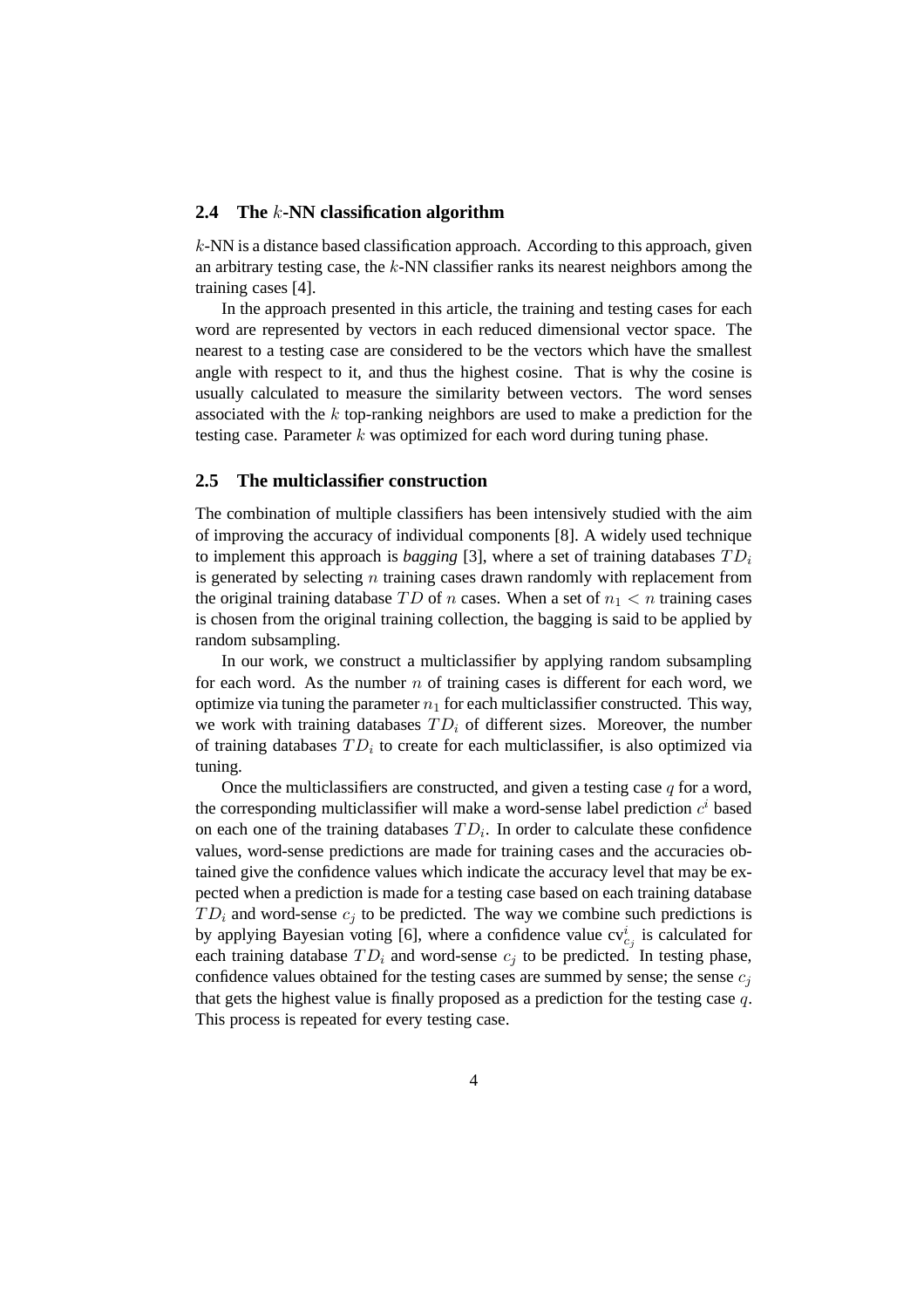

Figure 1: Proposed multiclassifier approach for WSD task

In Fig. 1 an illustration of the experiment performed for each one of the 100 words can be seen. First, vectors in the original Vector Space are projected to the reduced space using SVD; next, random subsampling is applied to the training database  $TD$  to obtain different training databases  $TD_i$ ; afterwards, the k-NN classifier is applied for each  $TD_i$  to make sense label predictions; finally, Bayesian voting scheme is used to combine predictions, and  $c$  will be the final sense label prediction for testing case q.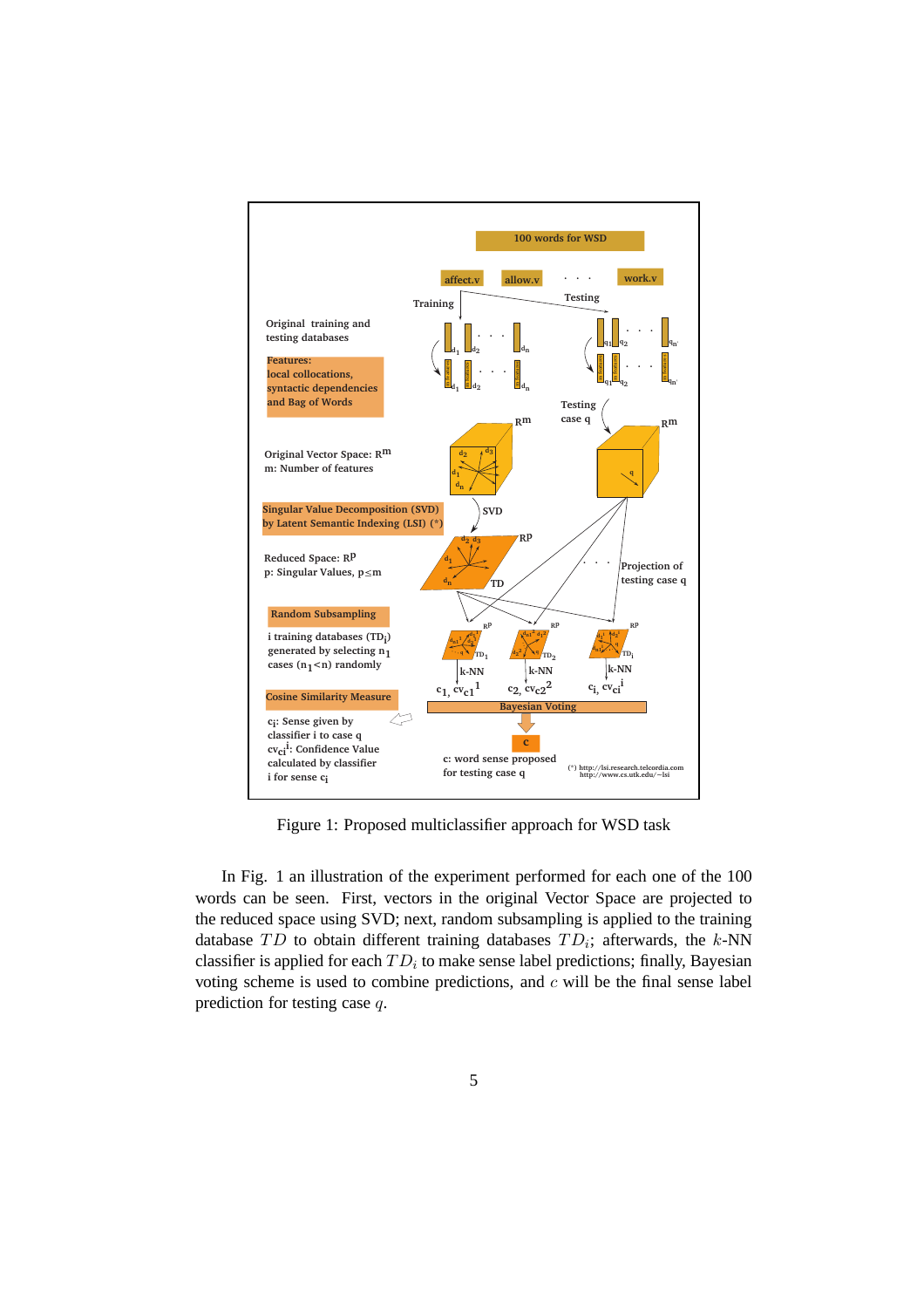### **3 Experimental Setup. The tuning phase**

The experiments were carried out in two phases. First, a parameter tuning phase was performed in order to set the following parameters to their optimal values:

- The dimension p of the reduced dimensional vector space  $\mathbb{R}^p$  to which wordcase vectors are projected for each word.
- The number of classifiers, training databases  $TD_i$ , to create for each word.
- The number  $k$  of nearest neighbors to be considered by the  $k$ -NN classifier for each word.
- The number  $n_1$  of cases to select from the TD of each word in order to create each one of the  $TD_i$ , that is, the size of each  $TD_i$ .

All the four parameters were adjusted independently for each word, because of the different characteristics of words with respect to the number of training and testing cases present in the dataset and the number of word-senses associated to each of them.

Validation and testing data subsets used in the tuning phase were extracted form the original training database TD for each word. Both subsets were constructed by random selection of cases, where 75% of the cases were selected for the validation subset and the rest for the tuning purposed made testing subset.

In the following the optimization of parameters is explained. Parameters were optimized in the same order as presented in this subsection, that is, the dimension reduction first, the number of classifiers second, the number  $k$  of nearest neighbors third and the size of each  $TD_i$  last. When the first parameter was being optimized, all possibilities for the other three parameters were taken into account, and the optimization of the parameter was made based on the average of the 10% best results. Once a parameter was fixed, the same method was applied in order to optimize the rest of the parameters. This optimization method implies that the experiment was performed for all the combinations of the four parameters. This implies a high computational cost during the tuning phase. For testing phase, the experiments are performed using the optimal values for parameters.

## **3.1** The dimension  $p$  of  $\mathbb{R}^p$

This is the first parameter we tuned. As it was previously mentioned in Section 2.3, the dimension p of the reduced dimensional vector space  $\mathbb{R}^p$  to which training and testing cases are projected varies for different words. The reason for that is the difference in the number of cases present in the dataset for each word. For words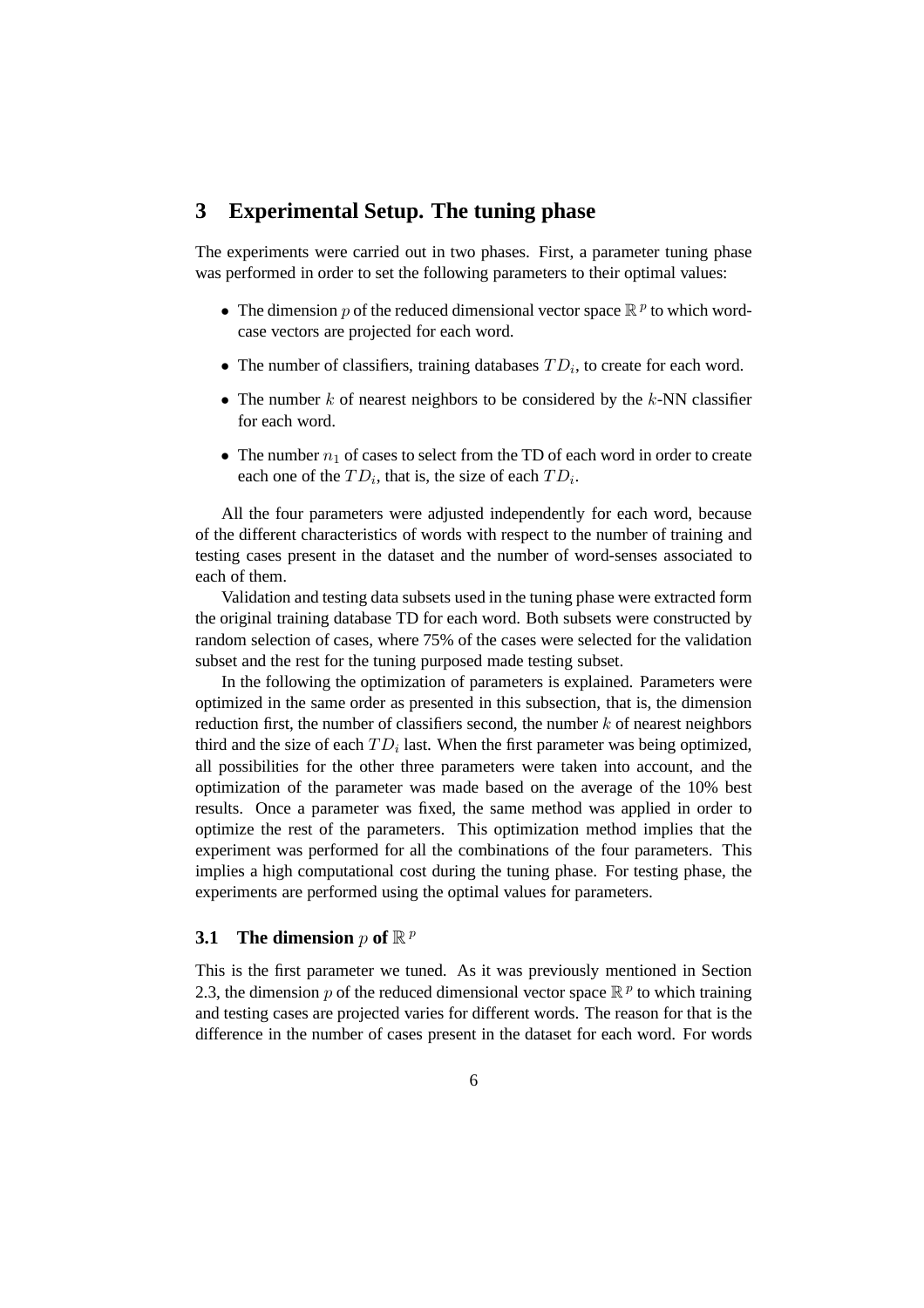with a high number of cases, the dimension was previously reduced to 500 (see [2]). Then, for every word we experimented by keeping the number of dimensions in a proportion. This proportion is given by parameter  $\lambda$ . We analyze four proportions by setting parameter  $\lambda$  to:  $\lambda = 0$  keep all dimensions,  $\lambda = 1$  keep 2/3 of the dimensions,  $\lambda = 2$  keep half of the dimensions and  $\lambda = 3$  keep a third of the dimensions. We calculated four different values for  $p$ . Training and testing cases were represented in the four  $\mathbb{R}^p$  spaces and word-sense label predictions calculated for all of them. All the possibilities were tried for the rest of the parameters (detailed in the following subsections). For each value of  $\lambda$ , we selected the 10% best results from the 1440 we have, calculated the average of them and set parameter  $\lambda$  to its optimal value for each word. The optimization of  $\lambda$  gives a final optimal value for parameter  $p$  for each word.

#### **3.2** The number of classifiers,  $TD_i$

The number of classifiers, or  $TD_i$  to create for each word is also a parameter that needs to be tuned. This is because the number of cases present for each word is quite variable, and this fact may have some influence in the number of  $TD_i$ to construct. In our work, we experimented with 6 different values for parameter  $i = 3, 5, 10, 20, 30, 40$ . We performed the disambiguation process for each of them by considering the results for the optimal value of parameter  $\lambda$ , already optimized, and all the possible values for the rest of the parameters for each word. We then selected the best 10% average results achieved for each value of  $i$ , calculated the average, and based on these average results set the optimal value for parameter  $i$ for each word.

#### **3.3 The number** k **of nearest neighbors for** k**-NN**

At this stage of the tuning phase, and having already optimized the dimensionality reduction and the number of classifiers to create for each word, we take both optimal values and experiment with all possible values for the rest of the parameters. We calculate the average for six different values of  $k, k = 3, 5, 7, 9, 11, 13$ . We set the optimal value of  $k$  for each word based on the maximum average obtained.

#### **3.4** The size of training databases  $TD_i$ : parameter  $n_1$

As it was mentioned in Section 2.5, the parameter  $n_1$  will be optimized for each word in order to create training databases  $TD_i$  of different sizes. The selection of different values for  $n_1$  was experimented for each word according to the following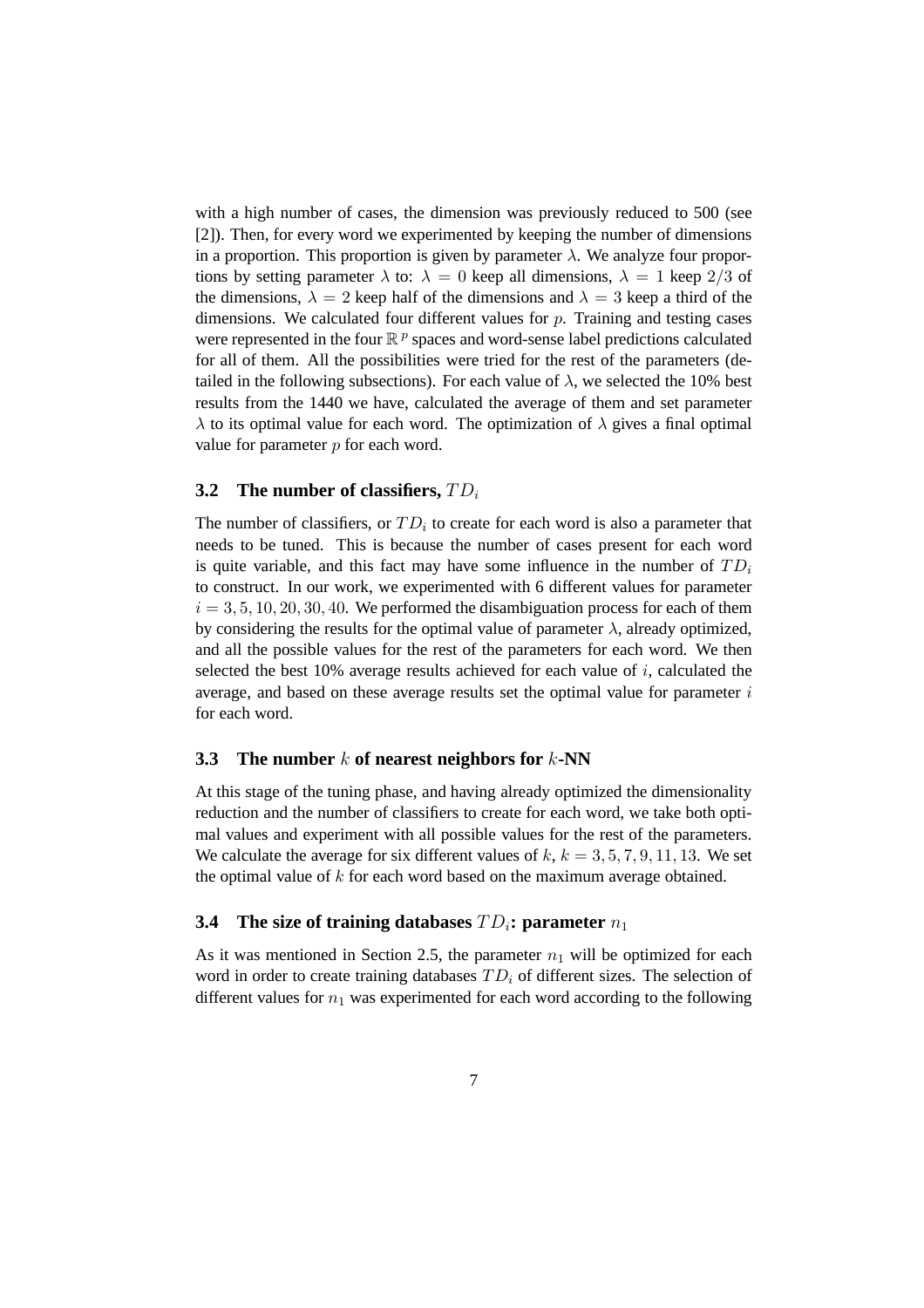equation:

$$
n_1 = \sum_{i=1}^{s} (2 + \lfloor \frac{t_i}{j} \rfloor), \qquad j = 1, \dots, 10
$$

where  $t_i$  is the total number of training cases in the sense  $c_i$  and s is the total number of senses for the given word. By dividing  $t_i$  by j, the number of trainingcases selected from each word-sense preserves the proportion of cases per sense in the original one. However, it has to be taken into account that some of the wordsenses have a very low number of training-cases assigned to them. By summing 2, at least 2 training-cases will be selected from each word-sense. In order to decide the optimal value for  $j$ , the classification experiment was carried out varying  $j$ from 1 to 10 for each word. Given that parameters  $p, i$  and k are already set to their optimal values for each word, we calculate results for the 10 possible values of  $j$ , and set it to its optimal value.

### **4 Experimental Results**

The experiment was conducted by considering the optimal values for parameters tuned. Original training and testing datasets were used for the final experiment, and results achieved were compared to the ones made available by task organizers [9].

Our system achieved an F-score of 85.65%, which compared to the baseline defined (78.0%) is a very good result, although still below the best published by task organizers (89.1%).

In [9] the performance of the top-8 systems on individual verbs and nouns is shown; 73 of the 100 lemmas are included in a table in two separated groups. Lemmas that have perfect or almost perfect accuracies have been removed. In TABLE 1 the average results achieved by our system for the two groups of lemmas are compared to the ones published in the cited paper. We can observe that our system performs better than the average of the top-8 systems disambiguating nouns, but slightly worse for verbs. In the overall, our system is very near to the average performance of the top-8 systems.

|              | Top-8 | Our system |
|--------------|-------|------------|
| <b>Verbs</b> | 70.44 | 67.78      |
| <b>Nouns</b> | 79.86 | 82.96      |
| Overall      | 74.32 | 74.02      |

Table 1: Average performance compared to the top-8 in [9]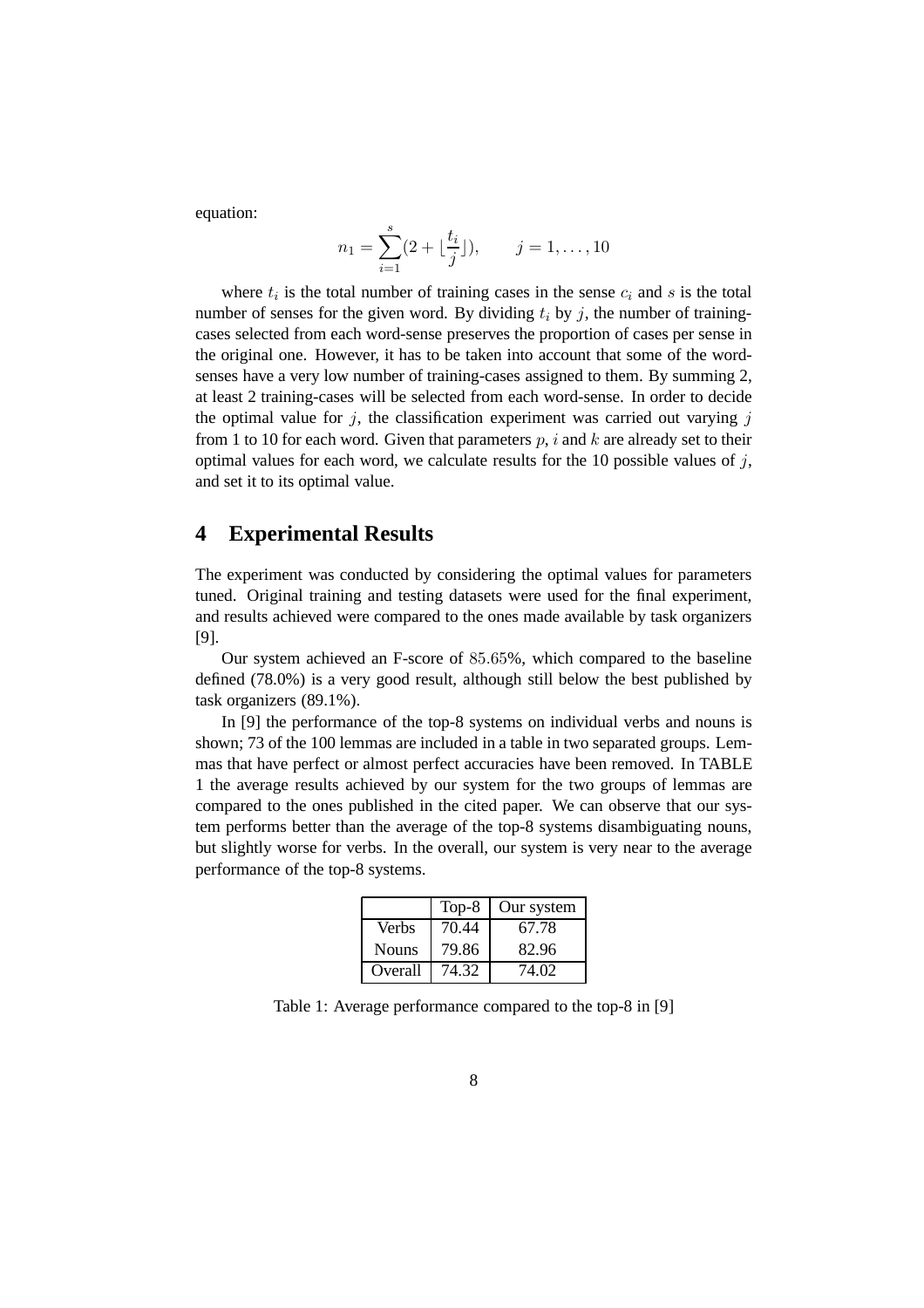We want to remark that our system uses only the official training and testing data, without including background knowledge of any type. Some of the top-8 systems used background knowledge in order to assist in resolving ambiguities.



Figure 2: Average accuracy related to parameter  $\lambda = 0, 1, 2, 3$ 



Figure 3: Complexity related to parameter  $\lambda = 0, 1, 2, 3$ 

An analysis of the parameter optimization performed in the tuning phase lead us to observe that there is a relation between the dimensionality reduction level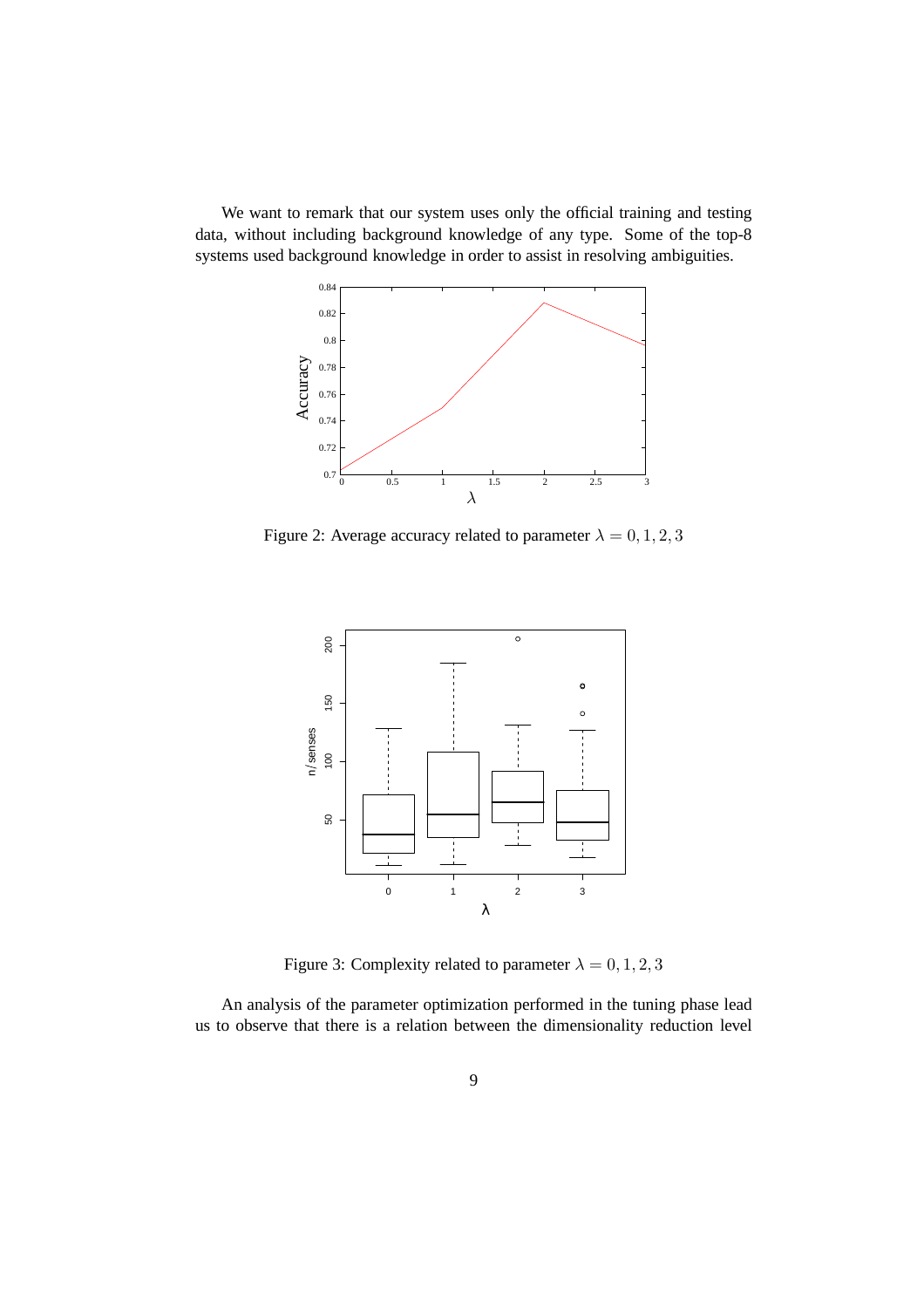applied by SVD and the accuracy achieved for a word disambiguation (see Fig. 2). Words with more than 500 cases in the training dataset were not depicted in the figure because an additional dimension reduction was applied to them (see section 3.1). The graphic in Fig. 2 suggests that a dimensionality reduction of half of the features,  $\lambda = 2$ , is appropriate for words where a high level of accuracy is reached.

In order to analyze the adequacy of the parameter tuning performed, we created a new variable dividing the case number  $n$  of the training database by the number of senses for each word. This calculus is meant to represent the complexity of each word. In Fig. 3 the interquartile relationships found among the parameter  $\lambda$ and the complexity of the words is presented. For each value of  $\lambda$  the segments represent the minimum and the maximum value of the complexity, while the bold line shows the median and the rectangular area represents the density of the second and third quartiles. As it can be seen, the evolution of the median value, as well as the minimum values, are similar to the observed in the accuracies. This allows to say that the  $\lambda$  value was properly selected by the automatic selection used, and also that higher values of  $\lambda$  would not ensure better solutions for the most complex words.

### **5 Conclusions and Future Work**

The good results achieved by our system show that the construction of multiclassifiers, together with the use of Bayesian voting to combine word-sense label predictions, plays an important role in disambiguation tasks. The use of the SVD technique in order to reduce the vector representation of cases has been proved to behave appropriately.

We also want to remark that, our disambiguation system has been adapted to the task of disambiguating each one of the 100 words by applying a methodological parameter tuning directed to find the optimal values for each word. This makes possible to have a unique disambiguation system applicable to words with very different characteristics.

Moreover, in our experiments we used only the training data supplied for sense disambiguation in test set, with no inclusion of background knowledge at all, while most of the top-8 systems participating in the task do use some kind of background knowledge. As future work, we intend to make use of such knowledge and hope that results will increase. We also intend to apply this approach to other disambiguation tasks.